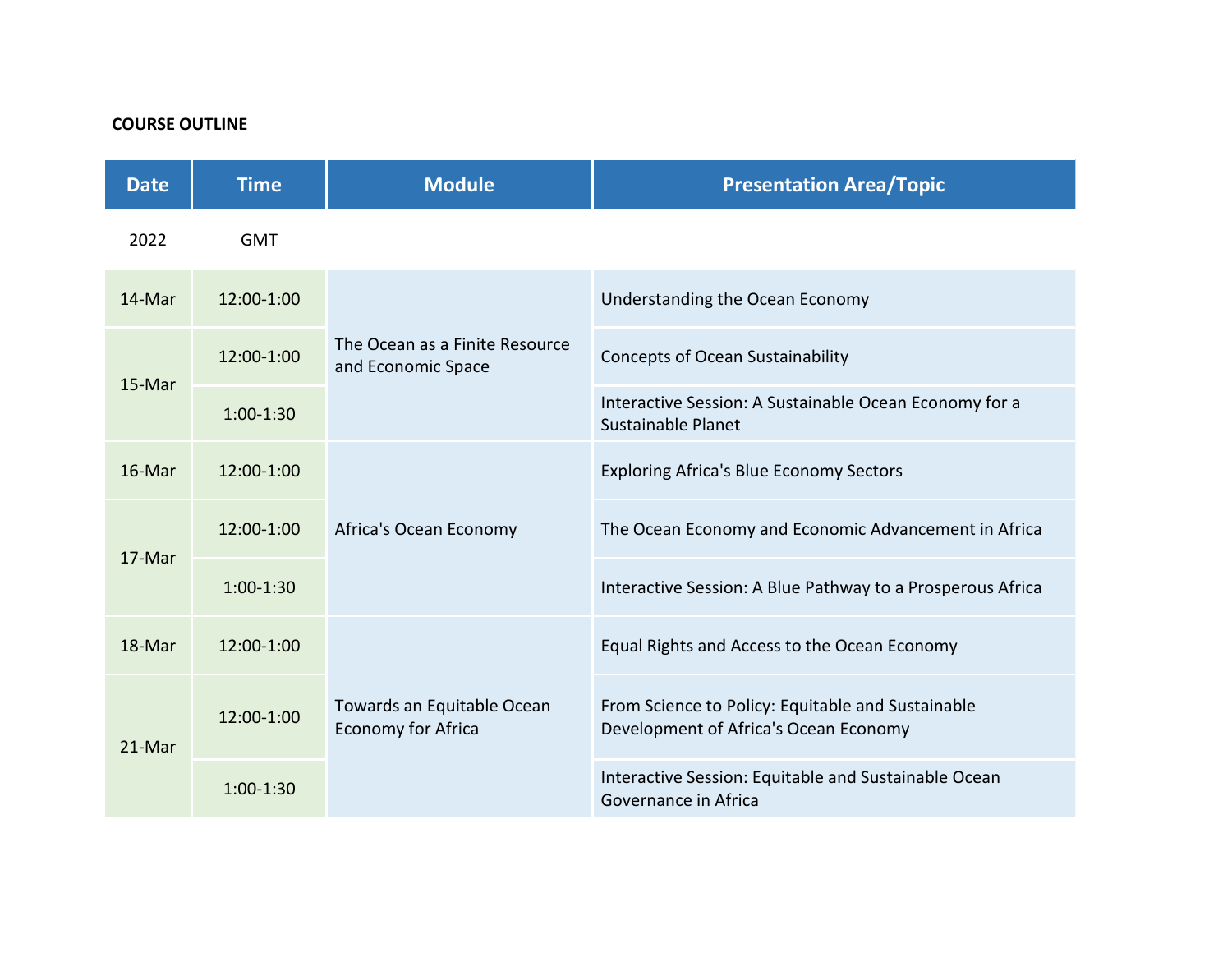| 22-Mar | 12:00-1:00  | Tools for Equity and<br>Sustainability | <b>Marine Spatial Planning</b>                                                      |
|--------|-------------|----------------------------------------|-------------------------------------------------------------------------------------|
| 23-Mar | 12:00-1:00  |                                        | Coastal Zone Management                                                             |
| 24-Mar | 12:00-1:00  |                                        | Sustainable Fisheries Management                                                    |
|        | $1:00-1:30$ |                                        | Interactive Session: Making Use of the Tools for Ocean Equity<br>and Sustainability |

## **READING MATERIALS**

#### **Module 1: The Ocean as a Finite Resource**

Intergovernmental Oceanographic Commission. (2021). *Ocean Knowledge for a Sustainable Ocean Economy: Synergies between the Ocean Decade and the Outcomes of the Ocean Panel.* Paris: UNESCO.

<https://unesdoc.unesco.org/ark:/48223/pf0000375969.locale=en>

World Bank and United Nations Department of Economic and Social Affairs. (2017). *The Potential of the Blue Economy: Increasing* Long-term Benefits of the Sustainable Use of Marine Resources for Small Island Developing States and Coastal Least Developed *Countries.* Washington DC: World Bank.

[https://sustainabledevelopment.un.org/content/documents/15434Blue\\_EconomyJun1.pdf](https://sustainabledevelopment.un.org/content/documents/15434Blue_EconomyJun1.pdf)

Smith-Godfrey, S. (2016). Defining the Blue Economy. *Maritime Affairs: Journal of the National Maritime Foundation of India.* https://www.researchgate.net/publication/301673373 Defining the Blue Economy

World Ocean Review. (2015). Sustainable Use of Our Oceans - Making Ideas Work. Maribus. [https://worldoceanreview.com/wp-content/downloads/wor4/WOR4\\_en.pdf](https://worldoceanreview.com/wp-content/downloads/wor4/WOR4_en.pdf)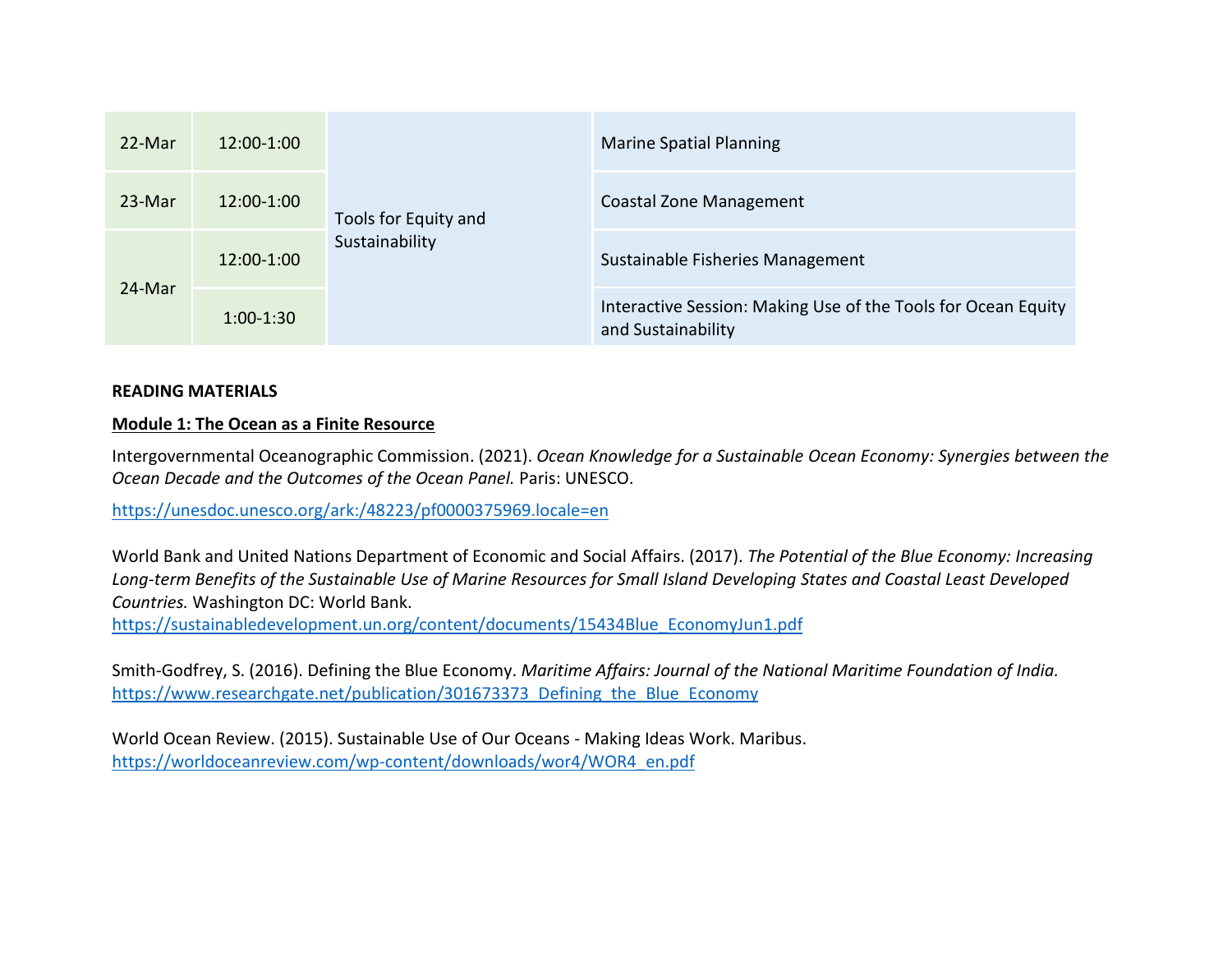Wright, G., Schmidt, S., Rochette, J., Shackeroff, J., Unger, S., Waweru, Y., & Müller, A. (2017). *Partnering for a Sustainable Ocean: The Role of Regional Ocean Governance in Implementing SDG14*. IASS & IDDRI. [https://www.prog-ocean.org/wp-content/uploads/2017/03/PROG\\_Partnering-for-a-Sustainabe-Ocean\\_Report.pdf](https://www.prog-ocean.org/wp-content/uploads/2017/03/PROG_Partnering-for-a-Sustainabe-Ocean_Report.pdf)

## **Module 2: Africa's Ocean Economy**

*United* Nations Economic Commission for Africa. (2016). *Africa's Blue Economy: A Policy Handbook.* Addis Ababa: Economic Commission for Africa.

[https://www.un.org/africarenewal/sites/www.un.org.africarenewal/files/Africa%27s\\_Blue\\_Economy\\_A\\_policy\\_handbook.pdf](https://www.un.org/africarenewal/sites/www.un.org.africarenewal/files/Africa%27s_Blue_Economy_A_policy_handbook.pdf)

Kitenge, S. Y. (2021, March 19). *Blue Eocnomy: Africa's Untapped Potential for Economic Growth.* Retrieved from AUDA-NEPAD Website: <https://www.nepad.org/news/blue-economy-africas-untapped-potential-economic-growth>

Hassan, A. A. (2021, January). Africa: The Rush for Blue Gold. *The UNESCO Courier.* <https://en.unesco.org/courier/2021-1/africa-rush-blue-gold>

### **Module 3: Towards an Equitable Ocean Economy for Africa**

Okafor-Yarwood, I., Kadagi, N. I., Miranda, N. A., Uku, J., Elegbede, I. O., & Adewumi, I. J. (2020, July 23). The Blue Economy - Cultural Livelihood-Ecosystem Conservation Triange: The African Experience. *Frontiers in marine Science*, 7(586). <https://www.frontiersin.org/articles/10.3389/fmars.2020.00586/full>

African Union. (2019). African Ministerial Conference on the Environment. *Advancing the Sustainable Blue (Ocean-based) Economy in Africa.* Durban: AMCEN.

[https://wedocs.unep.org/bitstream/handle/20.500.11822/30676/AMCEN\\_176.pdf?sequence=1&isAllowed=y](https://wedocs.unep.org/bitstream/handle/20.500.11822/30676/AMCEN_176.pdf?sequence=1&isAllowed=y)

AU-IBAR. (2019). *Africa Blue Economy Strategy*. Nairobi: African Union. [https://www.au-ibar.org/sites/default/files/2020-10/sd\\_20200313\\_africa\\_blue\\_economy\\_strategy\\_en.pdf](https://www.au-ibar.org/sites/default/files/2020-10/sd_20200313_africa_blue_economy_strategy_en.pdf)

Österblom, H., Wabnitz, C. C., & Tladi, D. (2020). Towards Ocean Equity. Washington, DC: World Resources Institute. African Union. (2019). African Ministerial Conference on the Environment. *Advancing the Sustainable Blue (Ocean-based) Economy in Africa.* Durban: AMCEN.

<https://oceanpanel.org/sites/default/files/2020-04/towards-ocean-equity.pdf>